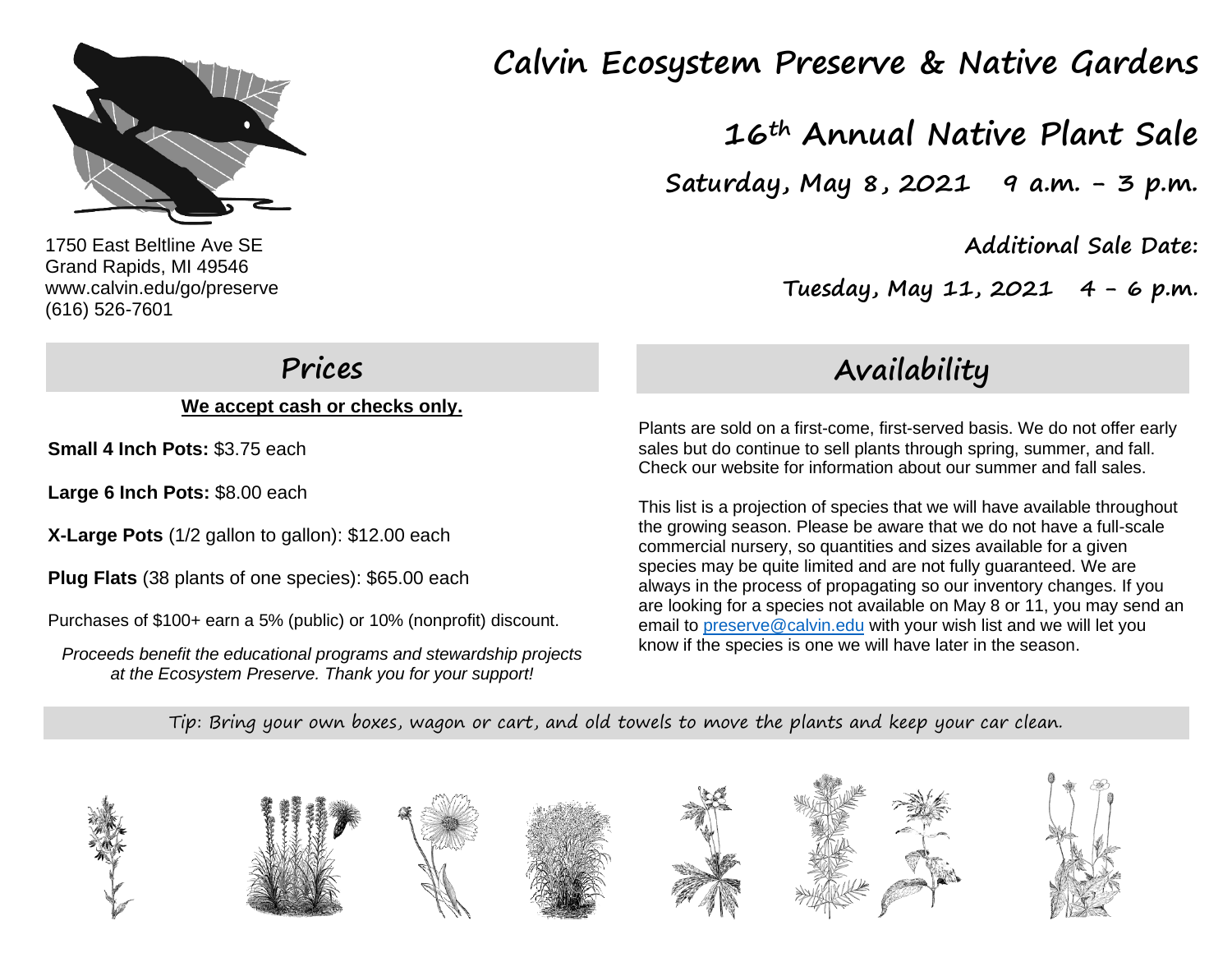### **Our Plants**

The majority of plants at this sale were grown from seeds collected in West Michigan and germinated in our greenhouses on campus by staff, college students and volunteers. To learn more about our volunteer opportunities visit: [https://calvin.edu/ecosystem-preserve/get-involved/volunteer/.](https://calvin.edu/ecosystem-preserve/get-involved/volunteer/)

### **Caring for Your New Plants**

- Keep plants in a shady spot and the soil moist until you can plant them in the ground. If the plants are small, it may be best to let them continue to grow in their pots for several weeks before you plant them. This gives them more time to develop a strong root ball. When transporting them, try not to disturb the root ball too much.
- If a pot has multiple plants in it, do not spilt the root ball; instead, plant each pot as one single unit.
- Plant them in their preferred environment. However, many longtime gardeners have discovered that native plants are quite adaptable to a variety of soil, sun, and moisture conditions (see the note below for our recommended list).
- Water regularly at first until the plants are established. Once established, most native plants will thrive only on rainwater, but do water them during dry spells if they look wilted.

### **New to Gardening with Native Plants - 6 Tips**

Plants highlighted in the list below with \* in the SKU column indicate our recommended starter plants for the home gardener. These plants thrive in a variety of conditions and are favorites of our staff, especially for home gardeners who want an easy-care garden which supports a variety of pollinators. Many of these flowers and grasses also make great cut flowers.

Below are six tips to get you off to a great start:

- 1. Purchase most species in at least a set of three and plant together for mass planting. Pollintors are attracted to larger groupings of flowers blooming.
- 2. Add sedges and grasses to your garden to add texture, height, and winter interest. Small shrubs and trees also add demension to your garden and winter interest.
- 3. Chose a multitude of flowering species which bloom at different times so you have color in your garden from spring to fall and nectar for a variety of pollinators.
- 4. Plant goldenrods for lovely fall color and to provide nectar and pollinator for bees and other insects. Contrary to popular belief, goldenrods are not responsible for seasonal allergies. Ragweed, which often times grows with goldenrods along roadsides and fields, is the culprit for those dreaded seasonally allergies. Our plants are ragweed-free so add some goldenrods to your garden.
- 5. Once you plant your garden draw a map and label what you planted where. Remember to consult your map before you weed especially next spring.
- 6. If you chose to plant black eyed susans or cardinal flower remember that these are short lived pernnials. If you want them to come back in your garden, you need to allow the seeds to fall on the ground so new plants can grow.

Our website also has links to species databases and several educational resources to learn more: https://calvin.edu/ecosystem-preserve/programsevents/native-plant-sale/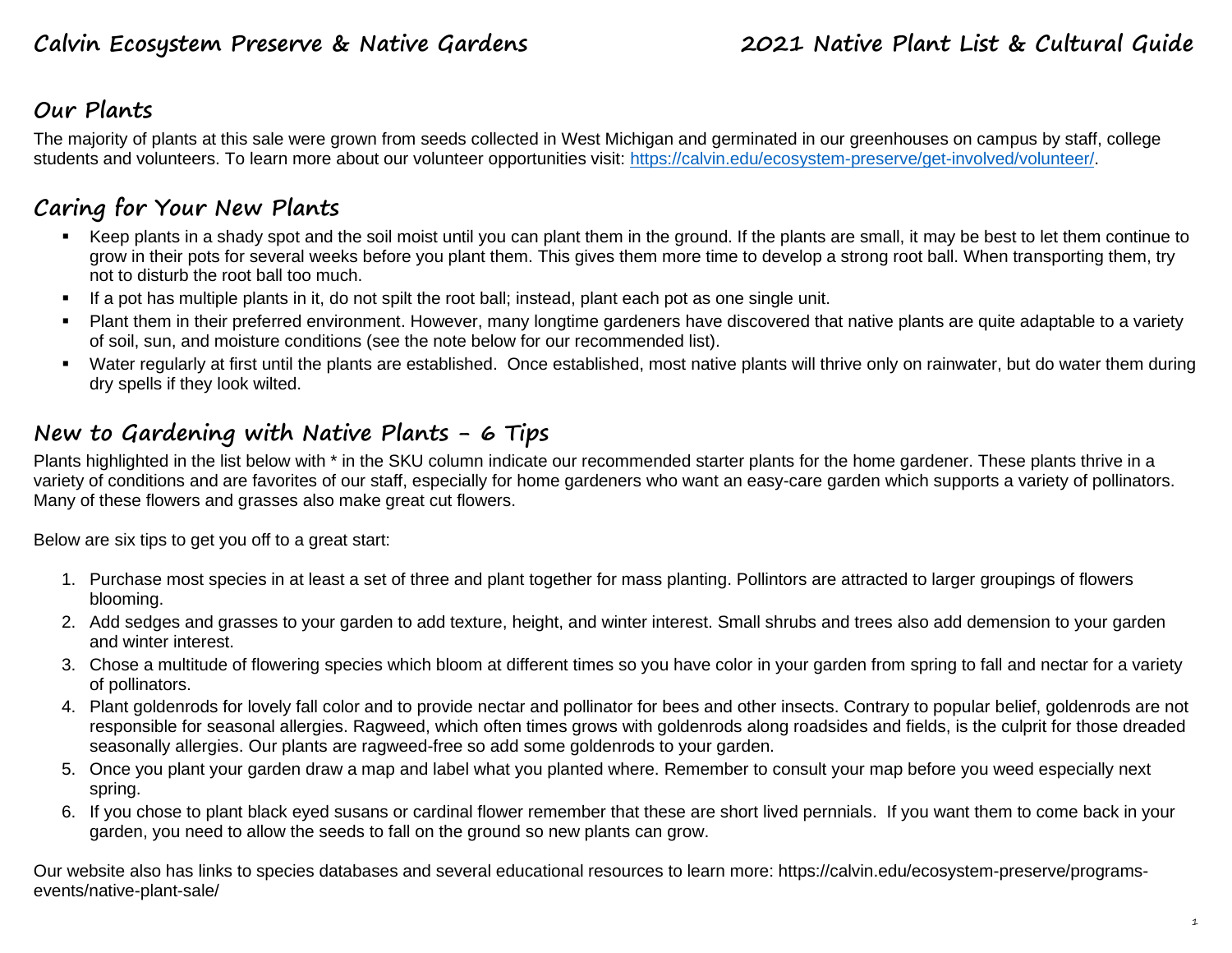|             |                        |                                        |                                                  |                           | <b>SUN</b> |                           |    | <b>WATER</b> |              |      | SOIL |         |      |                 | <b>BLOOM</b>        |              |          | Attract |            |                          | Resist |                                                                                                                                                                                                         |
|-------------|------------------------|----------------------------------------|--------------------------------------------------|---------------------------|------------|---------------------------|----|--------------|--------------|------|------|---------|------|-----------------|---------------------|--------------|----------|---------|------------|--------------------------|--------|---------------------------------------------------------------------------------------------------------------------------------------------------------------------------------------------------------|
| SKU         | Scientific name        | Common name                            | $\mathbf{f}$<br>$\widetilde{\epsilon}$<br>teight | $\overline{\overline{u}}$ | 2art       | had                       | Pи | ΛÑ           | Jet          | iand | oam  | $2$ lay | 1uci | Time            | Color               | 3utterfly    | Bee      | ngbird  | ummingbird | $\overline{\phantom{a}}$ | Rabbit | Notes                                                                                                                                                                                                   |
|             | Wildflowers            |                                        |                                                  |                           |            |                           |    |              |              |      |      |         |      |                 |                     |              |          |         |            |                          |        |                                                                                                                                                                                                         |
| 102         | Acorus americanus      | Sweet Flag                             | $2-4$ ft                                         | X                         | X          |                           |    |              | Χ            |      |      |         | X    | June -<br>July  | Green               |              |          |         |            |                          |        | Semi aquatic, aromatic plant. Flower blooms for about a month.<br>Spreads vegetatively, often forms colonies. Leaves give off a sweet<br>scent when broken.                                             |
| New!<br>104 | Actaea rubra           | <b>Red Banebery</b>                    | $1-3$ ft                                         |                           | X          | $\boldsymbol{\mathsf{X}}$ |    | X            |              | X    | X    | X       |      | April<br>May    | White               |              |          | X       |            | X                        |        | Produces red berries in mid to late summer. All parts of the plant are<br>toxic to humans.                                                                                                              |
| 105         | Agastache nepetoides   | Giant Yellow Hyssop                    | $3-6$ ft                                         | Χ                         | X          |                           |    | Χ            | Χ            | Χ    | Χ    |         |      | June<br>Oct     | Greenish<br>vellow  | X            | Χ        | X       |            |                          |        | A robust member of the mint family. Native to moist open woods,<br>thickets, woodland edges.                                                                                                            |
| $108*$      | Allium cernuum         | Nodding Wild Onion                     | 1-2 ft                                           | Χ                         | X          |                           |    | X            |              | X    | X    |         |      | July-Aug Pink   |                     |              | X        | Χ       |            |                          | X      | Small flower clusters face downwards as if nodding. Onion-like scent.<br>Blooms for a long time. Plant in groups.                                                                                       |
| 115         | Anemone cylindrica     | Thimbleweed                            | $1-2$ ft                                         | X                         |            |                           | X  |              |              | X    |      |         |      | June -<br>July  | White               |              |          |         |            | Χ                        | X      | Thimble-like fruits develop during the summer, then transform into<br>cottony tufts during the fall.                                                                                                    |
| 118         | Anemone virginiana     | <b>Tall Thimbleweed</b>                | $1-2$ ft                                         | X                         | Χ          |                           | X  | X            |              | X    | X    |         |      | June            | White               |              |          |         |            | X                        |        | Thimble-like fruits develop during the summer, then transform into<br>cottony tufts during the fall.                                                                                                    |
| 126*        | Aquilegia canadensis   | <b>Wild Columbine</b>                  | $1-2$ ft                                         |                           | X          |                           | Χ  |              |              | Χ    |      |         |      | May -<br>June   | Red &<br>vellow     | X            | Χ        | X       | X          |                          |        | Showy flowers with lacey leaves. Plant dies back after blooming. Self-<br>seeds easily for more plants.                                                                                                 |
| 128         | Aralia racemosa        | Spikenard                              | $2-6$ ft                                         | X                         | X          | X                         |    | X            |              |      | X    |         |      | June -<br>Aug   | White               | X            | X        | X       |            |                          |        | Flowers produce deep purple berries in late summer. Behaves more<br>like a shrub and is an understory plant in woodland gardens. Allow<br>room for it to grow. Prefers rich soil.                       |
| 132         | Arisaema triphyllum    | Jack-in-the-Pulpit                     | $1-3$ ft                                         |                           | X          | $\boldsymbol{\mathsf{X}}$ |    | X            |              | Χ    | Χ    | X       |      | May -<br>June   | Green               |              |          | Χ       |            | X                        |        | Found in swamps, bogs and wet woods. Unique flowers. Red berries<br>ripen in the fall.                                                                                                                  |
| 134         | Artemisia campestris   | Wormwood                               | $4$ in $-$<br>3 <sub>ft</sub>                    | X                         |            |                           | Χ  |              |              | Χ    |      |         |      | July -Sep Green |                     | X            |          |         |            | X                        | X      | Grows on Michigan's sand dunes. Has silvery blue-green foliage.                                                                                                                                         |
| 138         | Asclepias exaltata     | Poke Milkweed                          | $3-6$ ft                                         |                           |            | Χ                         |    | X            | X            |      | X    |         |      | June -<br>Aug   | Bicolored           | X            | Χ        | X       |            | X                        |        | Only native milkweed that does well in shade.                                                                                                                                                           |
| 140*        | Asclepias incarnata    | Swamp milkweed, Rose<br>Milkweed       | $3-4$ ft                                         |                           | X          |                           |    | X            | $\mathsf{X}$ | X    | Χ    | X       |      | July -<br>Aug   | Pink                | $\mathsf{X}$ | $\times$ |         | X          | X                        |        | X Great plant for home gardens. Very adaptable.                                                                                                                                                         |
| 143         | Asclepias syriaca      | Common Milkweed                        | 3-4 ft                                           | Χ                         |            |                           | Χ  |              |              | Χ    | Χ    |         |      | June<br>July    | White &<br>lavender | X            | Χ        |         |            | Χ                        |        | $X$ Can become weedy in a home garden.                                                                                                                                                                  |
| 144         | Asclepias tuberosa*    | Butterflyweed                          | $1-2$ ft                                         | X                         |            |                           | X  |              |              | X    | X    |         |      | July            | Orange              | X            | X        | Χ       | X          |                          |        | Likes it hot and dry. Does not like to be transplanted.                                                                                                                                                 |
| 145         | Asclepias verticillata | Whorled Milkweed                       | $1-2$ ft                                         | Χ                         |            |                           | Χ  |              |              | Χ    | Χ    |         |      | July -<br>Aug   | White               | X            | Χ        |         |            | Χ                        |        | Excellent plant for nutrient-poor sites. Leaves are thin and thread-like.<br>Plant 10-15 together for visual impact.                                                                                    |
| 163         | Campanula americana    | <b>Tall Bellflower</b>                 | $2-5$ ft                                         |                           | X          | X                         |    | X            |              |      | X    |         |      | July -<br>Aug   | Blue                |              | X        |         | X          | X                        |        | Annual or biennial that self-sows. As a biennial, the first year it sets a<br>rosette; during the second year it grows a tall stalk and flowers. Mark<br>where you plant it, so you do not weed it out. |
| 171         | Chelone glabra         | Turtlehead                             | $2-3$ ft                                         | Χ                         | X          |                           |    | X            | Χ            | X    | X    | X       |      | Aug-<br>Sep     | White               | X            | X        |         | X          | Χ                        |        | Unique-shaped white flowers. Plant multiples for impact.                                                                                                                                                |
| 183*        | Coreopsis lanceolata   | Lance Leaf Coreopsis,<br>Sand Tickseed | $1-2$ ft                                         | X                         |            |                           | X  |              |              | X    | X    | X       |      | June -<br>Aug   | Yellow              |              | Χ        | X       |            |                          |        | Easy to grow. May bloom again if you deadhead spent flowers.                                                                                                                                            |
| New!<br>184 | Coreopsis palmata      | Prairie Coreopsis                      | $1.5 -$<br>$2.5$ ft                              | X                         |            |                           | X  | X            |              | X    | X    | Χ       |      | May -<br>Aug    | Yellow              | X            | Χ        |         |            | X                        |        | Very tolerant of humid weather or drought. Can be encouraged to<br>bloom again by deadheading. Plant 3+ together for visual impact.                                                                     |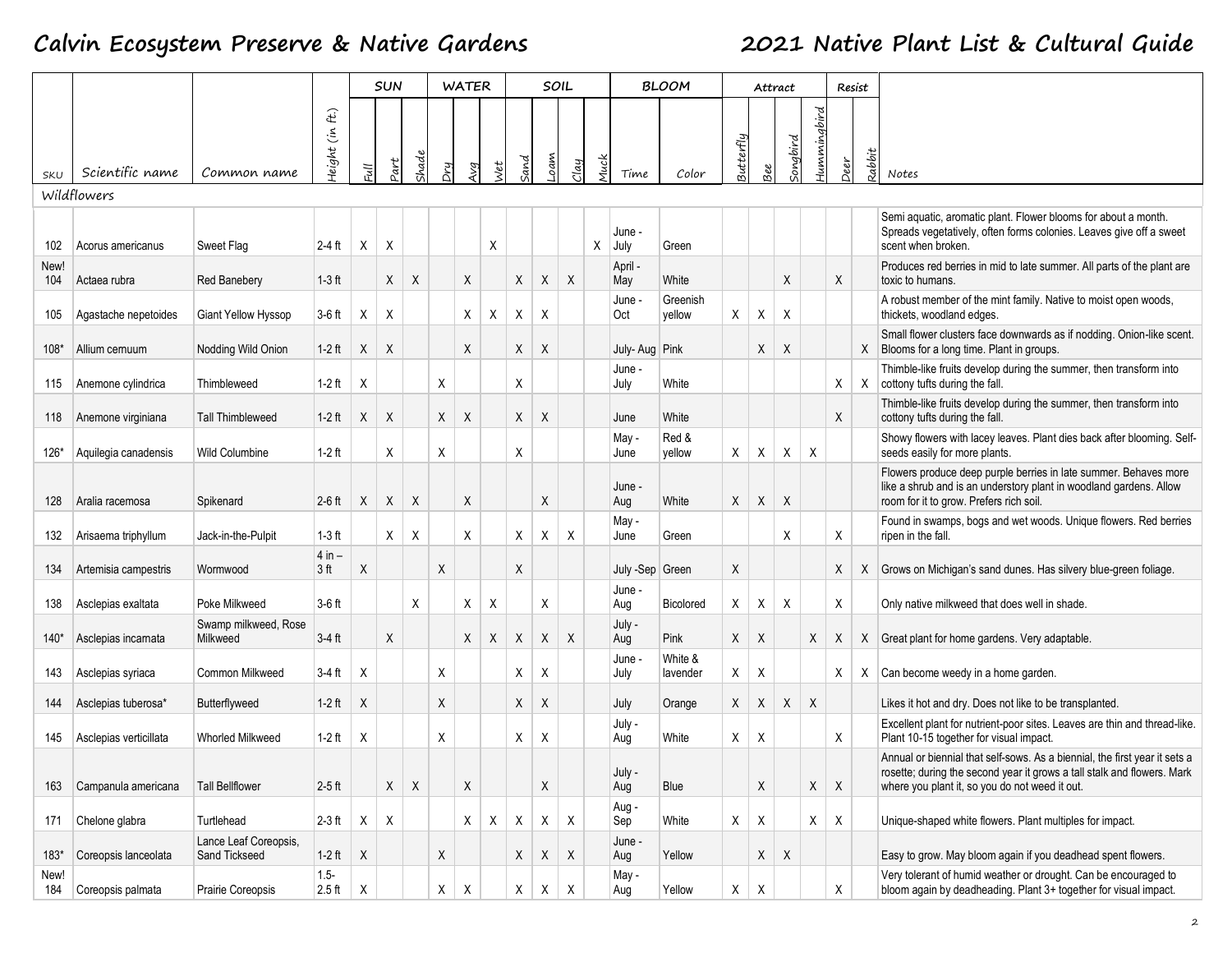|        |                         |                                         |                     |                           | <b>SUN</b>                |       |     | <b>WATER</b> |              |              | SOIL            |                           |                    | <b>BLOOM</b>                    |           |                           | Attract  |              |      | Resist |                                                                                                                                                                              |
|--------|-------------------------|-----------------------------------------|---------------------|---------------------------|---------------------------|-------|-----|--------------|--------------|--------------|-----------------|---------------------------|--------------------|---------------------------------|-----------|---------------------------|----------|--------------|------|--------|------------------------------------------------------------------------------------------------------------------------------------------------------------------------------|
| SKU    | Scientific name         | Common name                             | f(t)<br>Height (in  | $\overline{u}$            | $2$ art                   | shade | Dry | Avg          | ť            | and          | oam             | clay                      | Time               | Color                           | Butterfly | Bee                       | Songbird | Hummingbird  | Deer | Rabbit | Notes                                                                                                                                                                        |
| 185    | Coreopsis tripteris     | <b>Tall Coreopsis</b>                   | $5-7$ ft            |                           | X                         |       |     | X            |              | Χ            | X               |                           | July -<br>Sep      | Yellow                          |           | X                         | Χ        |              | X    |        | In prairie-like settings, plant in groups with grasses & beebalm to<br>support its growth.                                                                                   |
| 190*   | Dalea purpurea          | Purple Prairie Clover                   | 2 <sub>ft</sub>     | Χ                         | Χ                         |       | Χ   | Χ            |              | X            | Χ               | X                         | July -<br>Sep      | Purple                          | X         | Χ                         |          |              |      |        | Blooms for a long time. Drought resistant. Give room for it to grow and<br>become bush-like.                                                                                 |
| 193    | Desmodium canadense     | Showy Tick-trefoil                      | 2-4 ft              | X                         |                           |       | X   | Χ            | X            | X            | X               | X                         | June -<br>July     | Pink                            | X         | X                         |          | Χ            |      |        | Seed pods are sticky.                                                                                                                                                        |
| 203    | Echinacea pallida       | Pale Purple Coneflower 2-4 ft           |                     | Χ                         | Χ                         |       | Χ   | Χ            |              | Χ            | Χ               | X                         | June -<br>July     | Pale purple                     | X         | X                         | Χ        |              | X    |        | This plant has more slender leaves and flowers than purple<br>coneflower. Plant 5-10 together for visual impact.                                                             |
| $204*$ | Echinacea purpurea      | Purple Coneflower                       | $2-4$ ft            | X                         |                           |       | X   |              |              | X            | X               | X                         | June -<br>Aug      | Purple with<br>orange<br>center | X         | X                         | X        |              | X    |        | Easy to grow, has big showy flowers.                                                                                                                                         |
| 210    | Eryngium yuccifolium*   | <b>Rattlesnake Master</b>               | $2-4$ ft            |                           | X                         |       |     | X            |              | X            | Χ               | X                         | July -<br>X Aug    | White                           | X         | Χ                         |          |              |      |        | Has button-like flowers & yucca-like leaves.                                                                                                                                 |
| 213    | Eupatorium perfoliatum  | <b>Boneset</b>                          | $2-4$ ft            | X                         |                           |       |     | Χ            | Χ            | X            | X               | $\boldsymbol{\mathsf{X}}$ | Aug -<br>Sep       | White                           | X         | X                         | X        |              |      |        | Plant with Joy-pye Weed (which blooms at the same time) for a lovely<br>pink and white mix.                                                                                  |
| $215*$ | Eurybia macrophylla     | <b>Big Leaf Aster</b>                   | $1-2$ ft            |                           | Χ                         | Χ     | Χ   | X            |              | X            | Χ               | X                         | July -<br>Aug      | Violet                          | X         | Χ                         | Χ        |              |      |        | Provides a hearty ground cover in shaded areas.                                                                                                                              |
| 218    | Eutrochium maculatum    | Joe-pye Weed                            | $4-5$ ft            | $\boldsymbol{\mathsf{X}}$ |                           |       |     | $\mathsf{X}$ | $\mathsf{X}$ | $\times$     | X               | $\sf X$                   | July -<br>X Aug    | Pink                            | X         |                           | X        |              |      |        | Dark purple stem and whorled leaves complement the flowers of this<br>handsome plant. Plant with Boneset (which blooms at the same time)<br>for a lovely pink and white mix. |
| 219    | Eutrochium purpureum    | Woodland Joe-pye,<br>Sweet Joe-pye Weed | $5-7$ ft            |                           | X                         | X     |     | X            |              |              | Χ               |                           | July -<br>Sep      | Pink                            | X         | Χ                         |          |              | X    |        | The vanilla-scented flowers are very attractive to butterflies and make<br>good cut flowers.                                                                                 |
| $221*$ | Fragaria virginiana     | <b>Wild Strawberry</b>                  | $<$ 1 ft            |                           | X                         |       |     | X            |              | X            | X               |                           | May                | White                           | X         | $\mathsf{X}$              | X        |              | X    |        | Provides an attractive groundcover. Produces edible fruits in the early<br>summer.                                                                                           |
| 227    | Geranium maculatum      | <b>Wild Geranium</b>                    | $1-3$ ft            |                           | X                         |       |     | X            |              | Χ            | X               |                           | May -<br>June      | Pink                            | X         | Χ                         |          |              |      |        | Great in woodland gardens. Prefers rich soil.                                                                                                                                |
| 235    | Helenium autumnale      | Sneezeweed                              | $3-5$ ft            | X                         |                           |       |     | X            | X            |              | X               | X                         | Aug                | Yellow                          | X         | X                         | X        |              | X    |        | In the past, the powdered disk flowers and leaves of this species have<br>been dried and used as snuff, thus giving rise to its common name.                                 |
| 246    | Heliopsis helianthoides | <b>False Sunflower</b>                  | $4-6$ ft            | Χ                         |                           |       |     | X            |              | X            | X               | X                         | $X$ July           | Yellow                          | X         | Χ                         | Χ        |              |      |        | Beautiful native sunflower.                                                                                                                                                  |
| $251*$ | Heuchera richardsonii   | Prairie Alumroot                        | 1-2 ft              | X                         | $\boldsymbol{\mathsf{X}}$ |       | X   | X            |              |              | X               |                           | May -<br>July      | Green                           |           |                           |          |              | X    |        | Grown for its leaves. Mass together to form a beautiful ground cover.<br>Divide clumps in the spring every 3-4 yrs.                                                          |
| 252    | Hibiscus moscheutos     | Swamp Hibiscus,<br>Swamp Rose Mallow    | $3 - 7$ ft          | $\mathsf{X}$              | Χ                         |       |     | Χ            | Χ            |              | Χ               |                           | July -<br>Sep      | Pink                            |           | Χ                         |          | Χ            |      |        | Shrub-like plant with beautiful, large, showy flowers.                                                                                                                       |
| 262    | Iris virginica          | Southern Blue Flag                      | $2-3$ ft            | $\mathsf{X}$              | $\boldsymbol{\mathsf{X}}$ |       |     |              | X            |              | $X \mid X \mid$ | $\mathsf{X}$              | May -<br>X June    | Blue                            | X         |                           | X        |              | X    |        | Perfect for water gardens, along streams or ponds, or in low-lying<br>$X$ areas that are subject to periodic flooding.                                                       |
| 279    | Liatris spicata         | Marsh Blazingstar                       | $1.5 -$<br>$2.5$ ft | $\boldsymbol{\mathsf{X}}$ |                           |       |     | Χ            | X            | $\mathsf{X}$ | X               | X                         | July -<br>X Aug    | Pink                            | X         | Χ                         | X        | $\mathsf{X}$ |      |        | Extremely showy spiked flowers. Usually purple; however, we<br>occassionally grow a native version that is white. Plant in mass for a<br>striking show.                      |
| 282    | Lobelia cardinalis      | <b>Cardinal Flower</b>                  | $1-3$ ft            | X                         | X                         | Χ     |     | X            | $\mathsf{X}$ | $X \mid$     | X               | $\mathsf{X}$              | X Aug              | Red                             | X         | X                         | X        | X            |      |        | Allow to self-seed for more plants. Plants tend to rot over winter - cut<br>leaves back to the crown in late fall to prevent this.                                           |
| 283*   | Lobelia siphilitica     | Great Blue Lobelia                      | $1-3$ ft            |                           | X                         |       |     | X            | $\mathsf{X}$ | $\mathsf{X}$ | X               | X                         | June -<br>$X$ July | Blue                            | X         | $\boldsymbol{\mathsf{X}}$ |          | Χ            |      |        | Great plant for late summer color. Beautiful when planted in mass.                                                                                                           |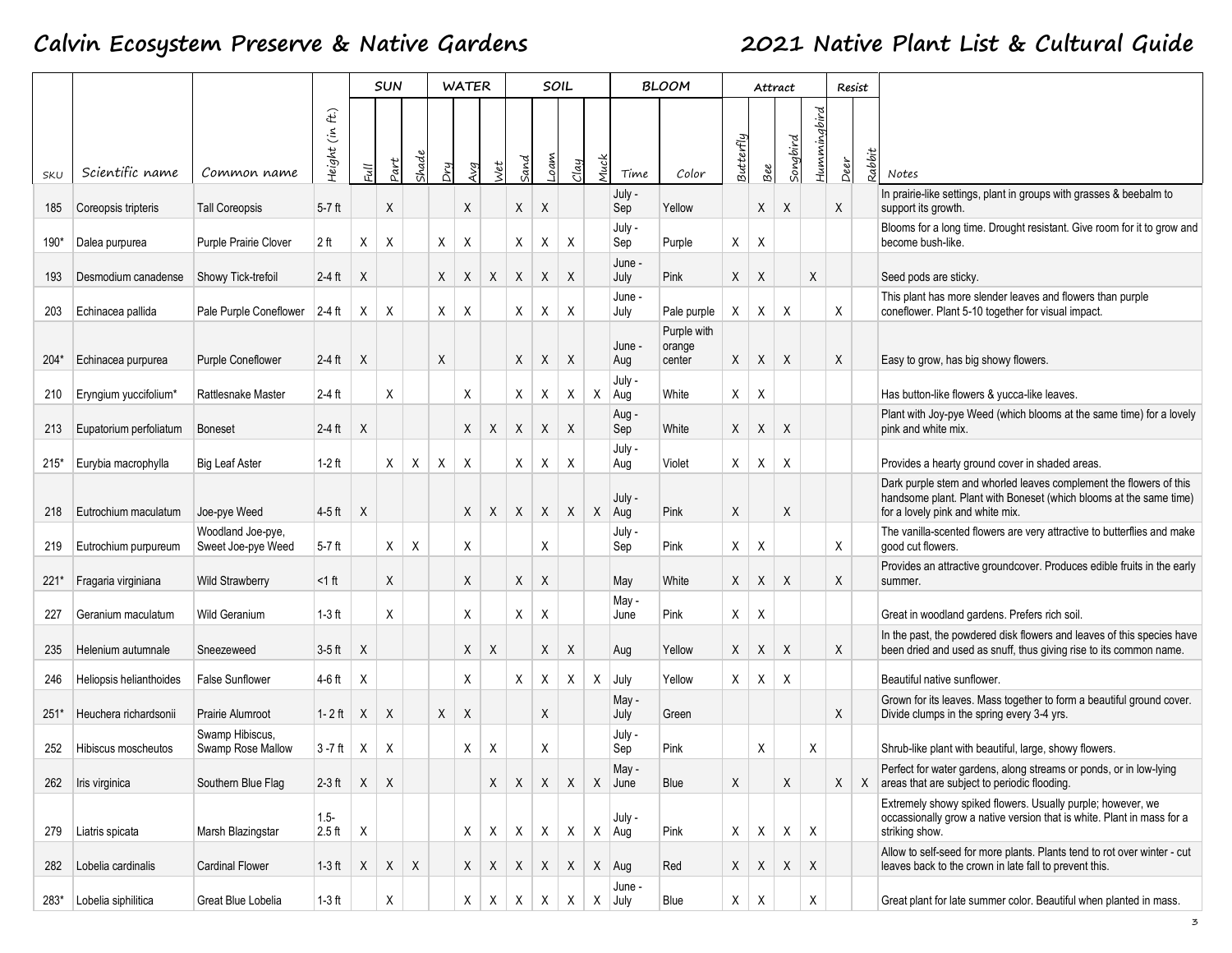|                |                             |                                                      |                                                |      | <b>SUN</b>   |       |     | <b>WATER</b> |              |      |              | SOIL    |              |                   | <b>BLOOM</b>                           |           |              | Attract  |             |      | Resist       |                                                                                                                                                                                  |
|----------------|-----------------------------|------------------------------------------------------|------------------------------------------------|------|--------------|-------|-----|--------------|--------------|------|--------------|---------|--------------|-------------------|----------------------------------------|-----------|--------------|----------|-------------|------|--------------|----------------------------------------------------------------------------------------------------------------------------------------------------------------------------------|
| SKU            | Scientific name             | Common name                                          | $\mathbf{f}$<br>$\tilde{\epsilon}$<br>Height I | Full | Part         | Shade | Dry | Avg          | let          | iand | oam          | $2$ lay |              | Time              | Color                                  | Butterfly | Bee          | Songbird | Hummingbird | Deer | Rabbit       | Notes                                                                                                                                                                            |
| 286            | Lupinus perennis            | Wild Blue Lupine                                     | $1 - 2.5$<br>ft                                | Χ    | X            |       | X   |              |              | X    |              |         |              | May -<br>June     | Blue                                   | X         | Χ            |          | X           |      |              | This plant is hard to grow in most home gardens as it is very habitat<br>specific. Prefers sandy soil. Plant in mass for greatest impact.                                        |
| 289            | Lysimachia ciliata          | <b>Fringed Yellow</b><br>Loosestrife                 | 1-4 $ft$                                       |      |              | X     |     | Χ            | Χ            |      | X            |         |              | June<br>July      | Yellow                                 | Χ         |              |          |             |      |              | Slightly toothed petals nod downwards.                                                                                                                                           |
| 302            | Mimulus ringens             | Monkey Flower                                        | $1-3$ ft                                       | X    | X            |       |     | Χ            | Χ            | X    | X            | X       | X            | June<br>Sep       | Blue                                   | X         | Χ            |          |             |      |              | Prefers moist, rich soil. Naturalizes in optimum growing conditions by<br>self-seeding and creeping rhizomes.                                                                    |
| 304*           | Monarda fistulosa           | Wild Bergamot, Beebalm 2-3 ft                        |                                                | Χ    |              |       | Χ   | Χ            |              | X    | Χ            | X       | $\mathsf{X}$ | Aug -<br>Sep      | Lavender                               | X         | $\mathsf{X}$ | X        | X           | X    | $\mathsf{X}$ | Easily cultivated. Opportunistic plant that colonizes aggressively<br>without competition. Mix with False Sunflower, Grayhead Coneflower,<br>and grasses for a beautiful effect. |
| 305            | Monarda punctata            | Horsemint, Spotted<br>Beebalm                        | $1.5 -$<br>$2.5$ ft                            | Χ    |              |       | X   |              |              | Χ    |              |         |              | July -<br>Sep     | Yellow                                 | X         | X            |          |             |      |              | Forms clumps with attractive flowers. Drought resistant.                                                                                                                         |
| 316            | Packera aurea               | Golden Ragwort                                       | $1-3$ ft                                       | X    | Χ            | Χ     |     | Χ            | Χ            | Χ    | Χ            | X       |              | April -<br>July   | Yellow                                 |           | X            |          |             | Χ    | X            | Colonizes through its roots and seeds; can achieve a groundcover<br>effect over time.                                                                                            |
| New!<br>317    | Packera obovata             | Round-leaved Ragwort                                 | $1-2$ ft                                       | X    | X            |       | Χ   | X            |              | Χ    | Χ            |         |              | May -<br>July     | Yellow                                 | X         | X            |          |             | Χ    | X            | Provides a nice groundcover for sunny areas. Foliage is highly toxic to<br>mammals.                                                                                              |
| New!<br>319    | Parthenium integrifolium    | Wild Quinine                                         | $2-4$ ft                                       | Χ    |              |       | Х   | X            |              |      | Χ            | Χ       |              | May -<br>Sep      | White                                  |           | X            |          |             | Χ    | X            | Unique, waxy, white flowers that are long lasting. Upright form.                                                                                                                 |
| $322*$         | Penstemon digitalis         | Foxglove Beard-tongue                                | $3-4$ ft                                       | X    | Χ            |       |     | X            | X            | X    | X            |         |              | June              | White                                  | X         | X            | X        | X           |      |              | Native foxglove. Adaptable plant.                                                                                                                                                |
| $323*$         | Penstemon hirsutus          | Hairy Beard-tongue                                   | $1-2$ ft                                       | Χ    |              |       | X   | X            |              | X    | Χ            |         |              | May -<br>July     | Lavender                               | X         | X            | Χ        | X           | Χ    |              | This versatile plant is excellent for home landscaping and works well<br>as a groundcover in sunny areas.                                                                        |
| 329            | Physostegia virginiana      | <b>Obedient Plant</b>                                | 3-4 ft                                         | X    | Χ            |       |     | X            | Χ            |      | X            | X       |              | Aug -<br>Sep      | Pink                                   |           | X            |          | X           | X    |              | Prefers moist soil. Spreads by rhizomes and will fill in large spaces<br>quickly when conditions are right.                                                                      |
| New!<br>$335*$ | Polemonium reptans          | Jacob's Ladder                                       | $1 - 1.5$                                      | Χ    | Χ            | Χ     |     | Χ            |              | Х    | Χ            |         |              | April -<br>June   | Pink - Blue                            | Χ         | X            |          |             | Х    |              | X   Beautiful leaves & flowers. Good ground cover.                                                                                                                               |
| New!<br>349    | Potentilla simplex          | Common Cinquefoil                                    | $1-2$ ft                                       | X    | X            |       | X   | X            |              |      | X            |         |              | May -<br>June     | Yellow                                 |           | X            |          |             |      |              | An excellent groundcover. We mix it with wild strawberry.                                                                                                                        |
| $353*$         | Pycnanthemum<br>virginianum | <b>Mountain Mint</b>                                 | $2-3$ ft                                       | Χ    |              |       |     | Χ            | Χ            | Х    | Χ            | X       | $\mathsf{X}$ | July -<br>Sep     | White                                  | Χ         | Χ            |          |             | Х    | X            | A pollinator magnet. Minty fragrance.                                                                                                                                            |
| 357            | Ranunculus hispida          | Swamp Buttercup                                      | $1-3$ ft                                       | X    | Χ            |       |     | Χ            | X            |      | Χ            |         |              | May -<br>June     | Yellow                                 |           |              |          |             | X    |              | X   Excellent ground cover for rain gardens. Will spread.                                                                                                                        |
| 360            | Ratibida pinnata            | Yellow Coneflower,<br>Grayhead coneflower            | $4-6$ ft                                       | Χ    |              |       | Χ   |              |              | X    | Χ            | X       |              | July -<br>Aug     | Yellow with<br>brown<br>center         | X         | X            | Χ        |             |      |              | Benefits from growing with grasses & beebalm to provide support, or<br>it will require staking. Plant in mass. Great for cut flowers.                                            |
| $363*$         | Rudbeckia fulgida           | Orange Coneflower                                    | $1-2$ ft                                       | Χ    |              |       |     | $\mathsf X$  | X            |      | X            | X       |              | July -<br>$X$ Aug | Yellow-<br>orange with<br>black center | X         | X            | X        |             | X    |              | Our favorite black-eyed susan for gardens. Short-lived perennial.<br>Allow seeds to self-sow for more plants to<br>grow. Great for cut flowers.                                  |
| $364*$         | Rudbeckia hirta             | Black-eyed Susan                                     | $1-2$ ft                                       | X    |              |       | Χ   |              |              | Χ    | X            | X       |              | July -<br>Aug     | Yellow with<br>black center            | Χ         | X            | Χ        |             | Χ    |              | Short-lived perennial. Allow seeds to self-sow for more plants to grow.                                                                                                          |
| 365            | Rudbeckia laciniata         | Cut-leaved Coneflower.<br>Green-headed<br>Coneflower | $4-8$ ft                                       | X    | $\mathsf{X}$ |       |     | X            | $\mathsf{X}$ | X    | $\mathsf{X}$ | $\sf X$ |              | July -<br>Sep     | Yellow                                 |           | $X \mid X$   | X        |             | X    |              | In good growing situations with plenty of moisture, plants may spread<br>X aggressively from rhizomes. Plant with Joe-pye Weed.                                                  |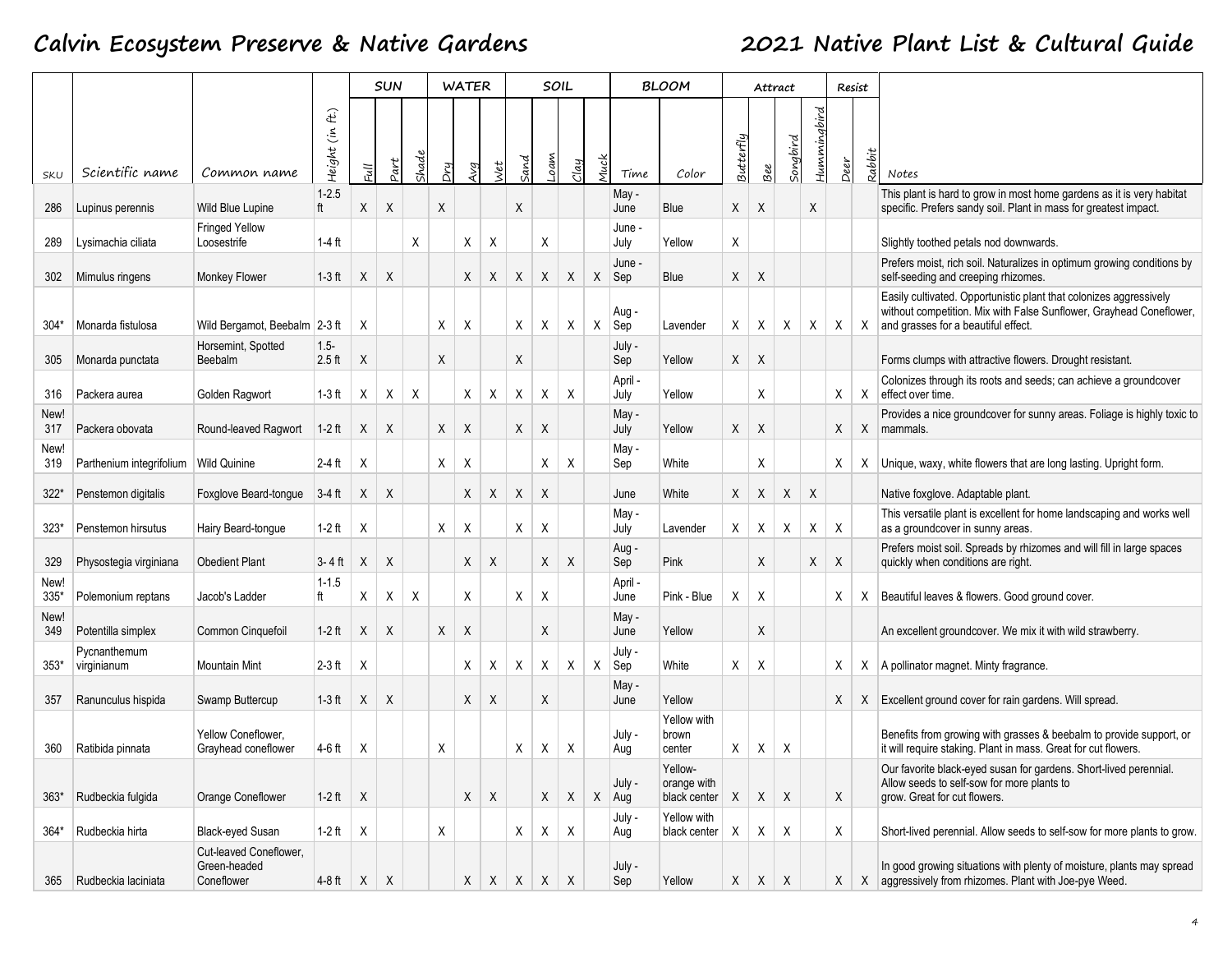|              |                                       |                                               |                                      |                | <b>SUN</b> |       |     | <b>WATER</b> |     |      |     | SOIL    |     |                   | <b>BLOOM</b>                    |           |                           | Attract  |             | Resist     |        |                                                                                                                                                                          |
|--------------|---------------------------------------|-----------------------------------------------|--------------------------------------|----------------|------------|-------|-----|--------------|-----|------|-----|---------|-----|-------------------|---------------------------------|-----------|---------------------------|----------|-------------|------------|--------|--------------------------------------------------------------------------------------------------------------------------------------------------------------------------|
| SKU          | Scientific name                       | Common name                                   | f(t)<br>$\tilde{\epsilon}$<br>Height | F <sub>U</sub> | Part       | Shade | Ruc | Avg          | vet | iand | oam | Clay    | Juc | Time              | Color                           | Butterfly | Bee                       | Songbird | Hummingbird | Deer       | Rabbit | Notes                                                                                                                                                                    |
| 366*         | Rudbeckia triloba                     | Brown-eyed Susan                              | $2-5$ ft                             |                | X          | X     |     | X            | X   | Χ    | Χ   | X       |     | July -<br>Oct     | Yellow with<br>black center     | Χ         | Χ                         | Χ        |             | Χ          |        | This biennial or short-lived perennial is easily grown in well-drained<br>soils. Allow to self-sow seeds for more plants. Flowers smaller than<br>other similar species. |
| $367*$       | Ruellia humilis                       | <b>Wild Petunia</b>                           | $1.5 - 2$<br>ft                      | Χ              |            |       | Χ   | X            |     | X    | Χ   |         |     | June -<br>Aug     | Lavender                        | X         | X                         |          |             |            |        | Groundcover for sunny areas. Blooms throughout hot dry summers.<br>Native to southwest Michigan but not Kent County.                                                     |
| 375          | Scrophularia marilandica Late Figwort |                                               | $3-6$ ft                             |                | X          | X     |     | X            |     | X    | X   |         |     | Aug-<br>Sep       | Green &<br>Brown                |           | X                         |          | Χ           | $X \mid X$ |        | Although the flowers seem inconspicuous, they attract many<br>pollinators. Unique seeds heads provide winter interest in the garden.                                     |
| 377          | Senna hebecarpa                       | Wild Senna                                    | $3-4$ ft                             | X              | X          |       |     | X            | X   | X    | X   |         |     | July -<br>Aug     | Yellow                          | X         | X                         |          | X           |            |        | Shrub-like plant excellent for home landscaping. Pollinators love its<br>flowers. Seed pods provide winter interest.                                                     |
| 379          | Silphium integrifolium                | Rosin Weed                                    | 4-6 ft                               | Χ              |            |       |     | X            |     | X    | Χ   | X       |     | Aug -<br>Sep      | Yellow                          | X         | Χ                         | X        |             |            |        | X Giant sunflower-like plant. Extremely drought-resistant and long-lived.                                                                                                |
| 380          | Silphium laciniatum                   | <b>Compass Plant</b>                          | $3-10$ ft $\mid X$                   |                |            |       | Χ   |              |     | X    | X   | X       |     | July -<br>Sep     | Yellow                          | X         | X                         | Χ        |             |            |        | X Giant sunflower-like plant. Extremely drought-resistant and long-lived.                                                                                                |
| 381          | Silphium perfoliatum                  | <b>Cup Plant</b>                              | $4-7$ ft                             | X              |            |       |     | X            | Χ   | Χ    | Χ   | Χ       |     | July -<br>Sep     | Yellow                          | Χ         | Χ                         | Χ        | Χ           |            | X.     | Giant sunflower-like plant. Opportunistic plant that colonizes<br>aggressively without competition.                                                                      |
| 382          | Silphium<br>terebinthinaceum          | <b>Prairie Dock</b>                           | $5-7$ ft                             | X              |            |       | X   | X            | X   | X    | X   | $\sf X$ |     | July              | Yellow                          | X         | X                         | X        | X           |            |        | X Giant sunflower-like plant. Extremely drought-resistant and long-lived.                                                                                                |
| New!<br>383* | Sisyrinchium<br>angustifolium         | <b>Blue-eyed Grass</b>                        | $6 - 24$<br>in                       | Χ              | Χ          |       |     | X            |     |      | X   |         |     | April -<br>June   | Blue                            | Χ         | Χ                         |          |             |            |        | Beautiful groundcover. Should be divided every 2-3 years to promote<br>vigor and increase its life span.                                                                 |
| 386*         | Solidago caesia                       | <b>Bluestem Goldenrod</b>                     | $1-3$ ft                             | X              | X          | X     | X   | X            |     |      | X   |         |     | Aug-<br>Oct       | Yellow                          | X         | X                         | Χ        |             |            |        | One of our favorite goldenrods. Great for fall color in a shade garden.<br>Plant with Big Leaf Aster.                                                                    |
| New!<br>388* | Solidago flexicaulis                  | Zig Zag Goldenrod                             | $2-4$ ft                             |                | X          | X     |     | Χ            |     |      | Χ   |         |     | Aug -<br>Oct      | Yellow                          | X         | Χ                         | Χ        |             |            |        | One of our favorite goldenrods. Great for fall color in a shade garden.<br>Plant with Big Leaf Aster.                                                                    |
| 389          | Solidago gigantea                     | Late Goldenrod                                | $2-8$ ft                             | X              | $\sf X$    |       |     | X            | Χ   |      | X   |         |     | X Aug- Oct Yellow |                                 | X         | X                         |          |             |            |        | Spreads by rhizomes; not suitable for a small garden setting because<br>of its aggressive nature.                                                                        |
| New!<br>390  | Solidago juncea                       | Early Goldenrod                               | $3-5$ ft                             | X              | X          |       | Х   | X            |     | Χ    | Χ   | Χ       |     | July -<br>Sep     | Yellow                          | X         | Χ                         | X        |             |            |        | May not be suitable for a small garden setting because of its<br>aggressive nature.                                                                                      |
| 391          | Solidago nemoralis                    | Gray Goldenrod, Old<br><b>Field Goldenrod</b> | $1.5 - 2$<br>ft                      | Χ              |            |       | Χ   |              |     | X    | X   | X       |     | Aug- Oct Yellow   |                                 |           | X                         | Χ        |             |            |        | Blooms later than other goldenrods. Shorter height than most<br>goldenrods.                                                                                              |
| New!<br>392  | Solidago ohioensis                    | Ohio Goldenrod                                | $2-3$ ft                             | Χ              |            |       |     | X            | Χ   | Χ    | Χ   | Χ       | Χ   | Aug -<br>Sep      | Yellow                          | X         | Χ                         | Χ        |             | X          |        | Compact form. Beautiful planted in mass. Excellent in moist clay.                                                                                                        |
| New!<br>394  | Solidago riddellii                    | Riddell's Goldenrod                           | Up to<br>3 <sub>ft</sub>             | Χ              |            |       |     | Χ            | X   | X    | X   | Χ       | X   | Aug -<br>Sep      | Yellow                          | Χ         | Χ                         | Χ        |             |            |        | Beautiful planted in mass. Tolerates and may prefer calcareous soils,<br>which are alkaline with a pH of 7-8.                                                            |
| 395*         | Solidago rigida                       | Stiff Goldenrod                               | $2-4$ ft                             |                | X          |       | Х   |              |     | X    | X   | X       |     | Aug-<br>Sep       | Yellow                          | X.        | X                         | X        |             |            |        | One of our favorite goldenrods. Soft, gray leaves and showy flowers<br>that bloom for many weeks.                                                                        |
| 398*         | Solidago speciosa                     | Showy Goldenrod                               | $2-4$ ft                             |                | X          |       | X   | X            |     | X    | X   |         |     | Sep-<br>Oct       | Yellow                          | X         | X                         | Χ        |             |            |        | One of our favorite goldenrods. Showy flowers that bloom late in the<br>season. An important food source for bees.                                                       |
| 402*         | Stylophorum diphyllum                 | Wood Poppy, Celandine<br>Poppy                | $1 - 1.5$<br>ft                      |                | X          | Χ     |     | X            |     |      | Χ   |         |     | May-<br>June      | Yellow                          |           | Χ                         |          |             |            |        | Plants will go dormant in early summer if soils dry out. Will naturalize<br>easily by self-seeding in optimum growing conditions.                                        |
| 409          | Symphyotrichum novae-<br>angliae      | New England Aster                             | $4-5$ ft $\overline{X}$              |                |            |       |     | X            | X   |      | X   | X       |     | Sep-<br>Oct       | Purple with<br>orange<br>center | X         | $\boldsymbol{\mathsf{X}}$ |          |             |            |        | Our flowers bloom pink or purple. Plant this tall aster in the back of<br>the garden with other tall plants that can support it.                                         |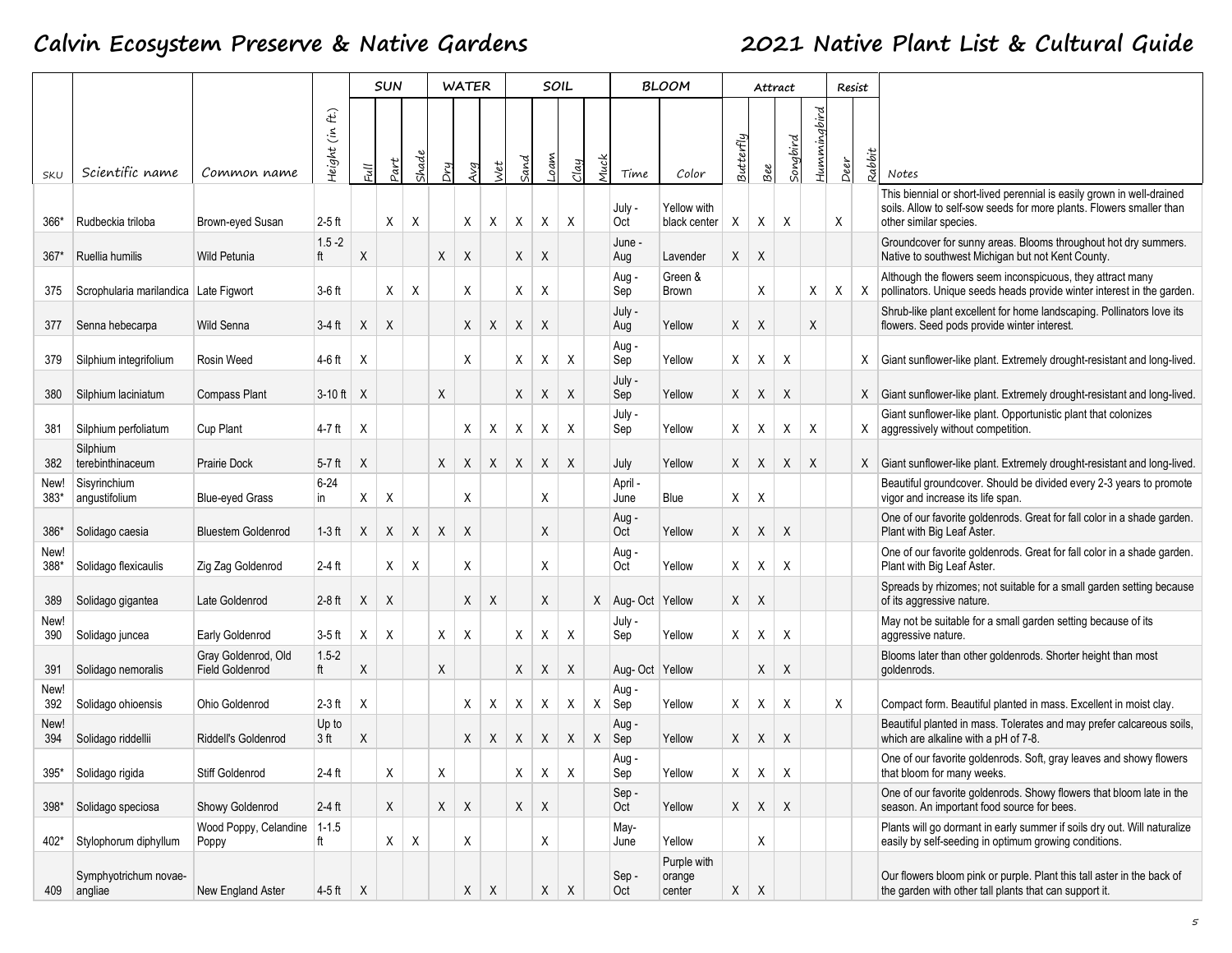|              |                                  |                                       |                                       |              | <b>SUN</b> |              |     | <b>WATER</b> |              |      |              | SOIL                      |   |                 | <b>BLOOM</b>                  |           |     | Attract  |             |      | Resist |                                                                                                                                                                                              |
|--------------|----------------------------------|---------------------------------------|---------------------------------------|--------------|------------|--------------|-----|--------------|--------------|------|--------------|---------------------------|---|-----------------|-------------------------------|-----------|-----|----------|-------------|------|--------|----------------------------------------------------------------------------------------------------------------------------------------------------------------------------------------------|
| SKU          | Scientific name                  | Common name                           | $\mathbf{f}$<br>$\tilde{c}$<br>Height | $Fu$ ll      | 2art       | <b>Shade</b> | Pry | Ŋ            | Jet          | sand | iam          | $2$ lay                   |   | Time            | Color                         | Butterfly | Bee | Songbird | Hummingbird | Deer | Rabbit | Notes                                                                                                                                                                                        |
| New!<br>410* | Symphyotrichum<br>oolentangiense | Prairie Heart-leaved<br>Aster         | 2-4 ft                                | Χ            |            |              | X   |              |              | X    | Χ            | X                         |   | Aug -<br>Sep    | Blue with<br>yellow<br>center | X         | Χ   |          |             |      |        | Drought tolerant. One of our favorite asters for home gardens.                                                                                                                               |
| 419          | Thalictrum dasycarpum            | Purple Meadow Rue.<br>Tall Meadow Rue | 4-5 ft                                | X            | X          |              |     | X            | X            | X    | $\mathsf{X}$ | X                         |   | May -<br>X June | White                         |           | Χ   |          |             | X    |        | Features lacy, fine-textured, medium green, compound foliage<br>(superficially resembling columbine or maidenhair fern). Good<br>X background plant in mass.                                 |
| 424*         | Tradescantia ohiensis            | Ohio Spiderwort                       | 2-4 ft                                | Χ            |            |              | X   | X            |              | X    | Χ            |                           |   | May -<br>July   | Blue                          |           | Χ   |          |             |      |        | Flower opens up for only one day. Forms clumps. Cut back to 6-12" in<br>mid-summer to encourage new growth and a possible fall bloom.                                                        |
| 435          | Verbena hastata                  | <b>Blue Vervain</b>                   | $3-5$ ft                              | $\times$     |            |              |     | X            | X            | X    | X            | $\mathsf{X}$              | X | July -<br>Sep   | Purple                        | X         | Χ   | X        |             | X    |        | Short-lived perennial. Self-seeds readily. Seeds are a food of birds<br>and small mammals.                                                                                                   |
| 436          | Verbena stricta                  | Hoary Vervain                         | $2-5$ ft                              | $\times$     |            |              | X   |              |              | Χ    | Χ            |                           |   | May -<br>Sep    | Blue-purple                   | X         | X   |          | Χ           | X    |        | Short-lived perennial. Self-seeds readily. Seeds are a food of birds<br>and small mammals.                                                                                                   |
| 437          | Vernonia missurica               | Missouri Ironweed                     | $3-6$ ft                              | X            |            |              |     | X            | X            | X    | X            | X                         |   | July -<br>X Aug | Magenta                       | X         | X   |          |             | Χ    |        | X   Forms colonies and may become aggressive in small gardens.                                                                                                                               |
| 440          | Veronicastrum<br>virginicum      | Culver's Root                         | 3-6 ft                                | Χ            |            |              |     | X            | Χ            | X    | Χ            | Χ                         |   | July -<br>Sep   | White                         | X         | X   |          |             |      |        | Beautiful cut flower. Excellent choice for middle or back of a garden<br>bed.                                                                                                                |
| $450*$       | Zizia aurea                      | Golden Alexander                      | $2-3$ ft                              | $\mathsf{X}$ | $X \mid$   | $\times$     |     | X            | $\mathsf{X}$ | X    | $\mathsf{X}$ | X                         |   | May -<br>X June | Yellow                        | X         | X   |          |             |      |        | Excellent for a native garden because it tolerates a variety of<br>conditions. Allow space and it will form beautiful compact plants.<br>Good replacement for hostas. Beautiful cut flowers. |
|              | Grasses, Sedges & Rushes         |                                       |                                       |              |            |              |     |              |              |      |              |                           |   |                 |                               |           |     |          |             |      |        |                                                                                                                                                                                              |
| 604          | Andropogon gerardii              | <b>Big Bluestem</b>                   | $5-7$ ft                              | $\times$     |            |              | X   | X            | Χ            | X    | Χ            | X                         |   | July -<br>Aug   | Green                         | Χ         |     | Χ        |             | Χ    |        | This tall plant is often burgundy colored in the fall.                                                                                                                                       |
| 609*         | Bouteloua curtipendula           | Sideoats Grama                        | $1-2$ ft                              | $\times$     |            |              | X   |              |              | X    | X            | X                         |   | Aug- Oct Yellow |                               |           |     | X        |             |      |        | A hardy, medium-sized bunch grass that produces interesting side-<br>flowering stalks in late summer.                                                                                        |
| 619          | Diarrhena obovata                | <b>Beakgrass</b>                      | $2-3$ ft                              |              |            | Χ            |     | X            | Χ            |      | X            |                           |   | July -<br>Aug   | Green                         |           |     | X        |             | X    |        | Very attractive, dark green grass with shiny foliage and brown seeds.                                                                                                                        |
| 624          | Elymus hystrix                   | <b>Bottlebrush Grass</b>              | $3-4$ ft                              |              | $X \mid$   | $\times$     |     | X            |              | X    | X            |                           |   | June -<br>July  | Green                         |           |     | Χ        |             |      |        | Plant multiples for best showing.                                                                                                                                                            |
| 630          | Eragrostis spectabilis           | Purple Lovegrass                      | Up to<br>1 <sub>ft</sub>              | X            |            |              | Χ   |              |              | X    | Χ            |                           |   | June -<br>July  | Green                         | Χ         |     | Χ        |             | Χ    |        | This drought-tolerant grass has foliage that turns purplish-red in the<br>fall. Seed heads break off and "tumble." Plant in waves for greatest<br>impact.                                    |
| 634*         | Koeleria macrantha               | Junegrass                             | Up to<br>2 ft                         |              |            | X            | X   |              |              | X    |              |                           |   | May-<br>June    | Green                         | X         |     |          |             |      |        | Tight tuffs of leaves hold their shape well. Cool season grass.                                                                                                                              |
| 637          | Panicum virgatum                 | Switchgrass                           | $4-5$ ft                              |              | Χ          |              | X   | X            | X            | X    | X            | X                         |   | July -<br>Aug   | Green                         | Χ         |     | Χ        |             |      |        | Great grass for landscaping. as it forms large clumps.                                                                                                                                       |
|              | Schizachyrium<br>641* scoparium  | Little Bluestem                       | $1-3$ ft                              | X            |            |              | X   | X            |              | X    | X            | X                         |   | Aug             | Green                         | X         |     | X        |             | X    |        | One of our favorite grasses for a home garden. Attractive throughout<br>the seasons. Plant in mass.                                                                                          |
| 643          | Sorghastrum nutans               | Indiangrass                           | 4-6 ft                                | Χ            |            |              |     | X            |              | X    | X            | Χ                         |   | Aug             | Green                         | Χ         |     | Χ        |             | Χ    |        | A handsome grass with chestnut brown seed heads emerging in late<br>summer.                                                                                                                  |
| 647*         | Sporobolus heterolepis           | Prairie Dropseed                      | $2-3$ ft                              | X            |            |              | X   | $\sf X$      |              | X    | X            | $\boldsymbol{\mathsf{X}}$ |   | Aug-Sep Pink    |                               |           | Χ   |          |             | X    |        | Plant this showy, warm season grass in mass plantings along garden<br>edges for a lovely sight. One of our favorite grasses.                                                                 |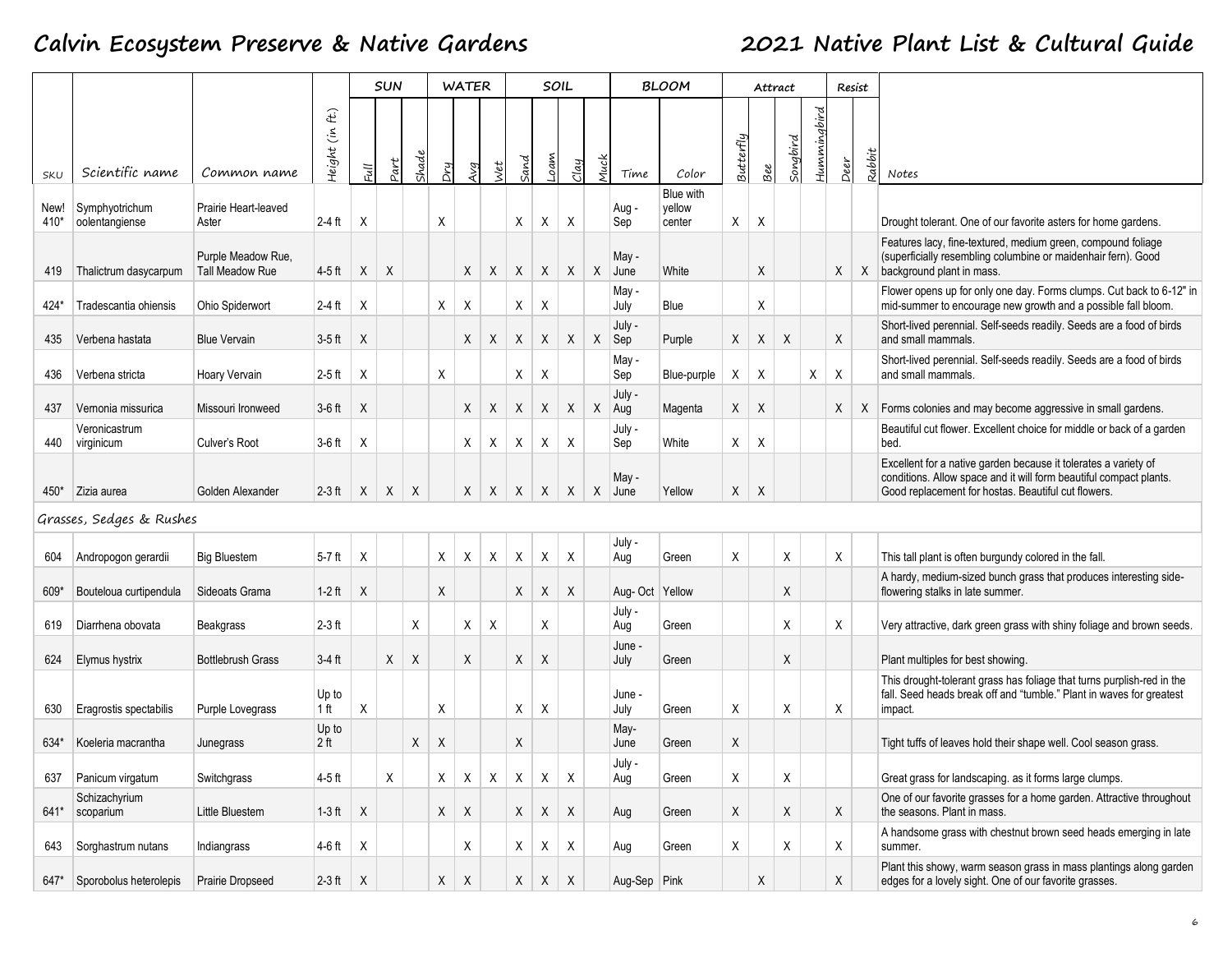|              |                       |                                              |                        |         | <b>SUN</b> |       |     | <b>WATER</b> |     |              |          | SOIL        |      |                   | <b>BLOOM</b>             |                  |     | Attract  |             |      | Resist |                                                                                                                               |
|--------------|-----------------------|----------------------------------------------|------------------------|---------|------------|-------|-----|--------------|-----|--------------|----------|-------------|------|-------------------|--------------------------|------------------|-----|----------|-------------|------|--------|-------------------------------------------------------------------------------------------------------------------------------|
| <b>SKU</b>   | Scientific name       | Common name                                  | ft)<br>i۴)<br>Height ( | $Fu$ ll | $2$ art    | Shade | Dry | Avg          | let | sand         | oam      | Clay        | Jucl | Time              | Color                    | <b>3utterfly</b> | Bee | Songbird | Hummingbird | Deer | Rabbit | Notes                                                                                                                         |
| 648          | <b>Tridens flavus</b> | Purpletop                                    | $2-4$ ft               | X       |            |       | Χ   |              |     | X            | Χ        | $\mathsf X$ |      | July -<br>Aug     | Green                    | X                |     | Χ        |             |      |        | Hardy plant. Purple seed heads.                                                                                               |
| 705          | Scripus atrovirens    | Green Bulrush                                | $4-5$ ft               | X       | X          |       |     | X            | Χ   | X            | Χ        | X           |      | July -<br>Aug     | Green to<br><b>Brown</b> |                  | X   | X        |             |      |        | Naturalizes by creeping rhizomes; if left undisturbed will spread to<br>form colonies                                         |
| 726*         | Carex bicknellii      | <b>Bicknell's Sedge</b>                      | $1.5 - 3$<br>ft        | X       | X          |       | Χ   | X            |     |              | X        | X           |      | April<br>July     | Yellow-<br>Green         |                  |     | Χ        |             | Χ    |        | More drought-resistant than most sedges, good for sunny gardens.                                                              |
| New!<br>727  | Carex blanda          | Wood Sedge, Common<br><b>Woodland Sedge</b>  | $1.5 - 2$<br>ft        | X       | Χ          | X     |     | X            | X   | X            | Χ        | X           |      | May -<br>June     | Green                    |                  |     | Χ        |             | Χ    |        | Works well under trees and will spread.                                                                                       |
| 728          | Carex brevior         | Plains Oval Sedge                            | $1-3$ ft               | X       |            |       | Χ   |              |     | Χ            |          |             |      | May -<br>June     | Green                    |                  |     |          |             | Χ    | Χ      | More drought-resistant than most sedges, good for sunny gardens.                                                              |
| 733          | Carex crinita         | <b>Fringed Sedge</b>                         | $3-4$ ft               | X       | X          | X     |     |              | X   | X            | X        | X           |      | X May             | Green                    | X                |     | Χ        |             | X    | X      | A robust sedge with thin, elongate, drooping spikes emerging in late<br>spring to early summer.                               |
| New!<br>735* | Carex eburnea         | Ivory Sedge, Bristle-<br>leaved Sedge        | $0.5 - 1$<br>ft        |         | X          | X     |     | X            |     | X            | Χ        | X           |      | May -<br>July     | Green                    |                  |     |          |             | X    |        | A wonderful groundcover as it forms small clumps and spreads via<br>rhizomes. Green all year long.                            |
| 736          | Carex gracillima      | Graceful Sedge                               | 3 <sub>ft</sub>        |         | X          | X     |     | X            | X   |              | $\sf X$  |             |      | May -<br>June     | Green                    |                  |     |          |             | Χ    |        | Cool season sedge. Attractive seed head. Deadhead after seeds are<br>set.                                                     |
| 737          | Carex grayi           | Gray's Sedge, Bur<br>Sedge                   | $2-3$ ft               | X       | Χ          |       |     | X            | X   |              | X        |             |      | May -<br>Oct      | Green                    |                  |     |          |             | Χ    |        | Attractive seed head. One of our favorite sedges.                                                                             |
| New!<br>739  | Carex hystericina     | Porcupine Sedge,<br><b>Bottlebrush Sedge</b> | $0.5 -$<br>$1.5$ ft    | Χ       | X          |       |     |              | X   | Χ            | Χ        | X           | X    | May -<br>June     | Green                    | X                |     | Χ        |             |      |        | A short wetland species that produces notably thick pendant spikes in<br>late spring.                                         |
| 744          | Carex lupilina        | Hop Sedge                                    | 3 <sub>ft</sub>        |         | Χ          |       |     |              | X   | Χ            | Χ        | Χ           |      | June -<br>$X$ Aug | Green                    |                  |     | X        |             | X    |        | Attractive sedge perfect for rain gardens.                                                                                    |
| 745          | Carex lurida          | Sallow Sedge                                 | 3 <sub>ft</sub>        | X       | X          |       |     | X            | X   |              | X        |             |      | May -<br>Oct      | Green                    | X                |     | Χ        |             | X    |        | Attractive seed head.                                                                                                         |
| 747*         | Carex muskingumensis  | Palm Sedge                                   | $1-3$ ft               | Χ       | X          |       |     | Χ            | Χ   | Χ            | X        | X           |      | May-<br>June      | Green                    | X                |     | Χ        |             | X    | X      | Native to woodland lowlands; does best in moist shaded areas.<br>Thrives in clay. One of our favorite sedges. Mix with ferns. |
| 754          | Carex rosea           | Golden Star Sedge,<br>Rosy Sedge             | 1 <sub>ft</sub>        |         | X          | X     | Χ   | X            | Χ   | X            | $\times$ |             |      | June              | Green                    |                  |     |          |             | X    |        | Great for landscaping; use as a groundcover. Fine, narrow leaves.                                                             |
| 756          | Carex sparganioides   | Woodland Sedge, Bur-<br>reed Sedge           | $1-3$ ft               |         |            | Χ     |     | Χ            |     | Χ            | Χ        |             |      | May -<br>July     | Green                    |                  |     |          |             | Χ    |        | An ornamental grass with dark green foliage. Usually found in<br>hardwood or mixed forests.                                   |
| New!<br>757  | Carex sprengelii      | Sprengel's Sedge, Long-<br>beaked Sedge      | $1-3$ ft               |         | X          | X     |     | X            | X   |              | X        |             |      | May -<br>July     | Green                    |                  |     |          |             | Χ    |        | Prefers soil with decaying organic matter. Goes dormant in late<br>summer.                                                    |
| 764          | Carex vulpinoidea     | Fox Sedge                                    | 3 <sub>ft</sub>        |         | X          | Χ     |     | Χ            | X   | $\mathsf{X}$ | Χ        | Χ           | X    | May -<br>June     | Green                    | X                |     | Χ        |             | Χ    | Χ      | Strong, dense clumping sedge. One of our favorite sedges to grow.                                                             |